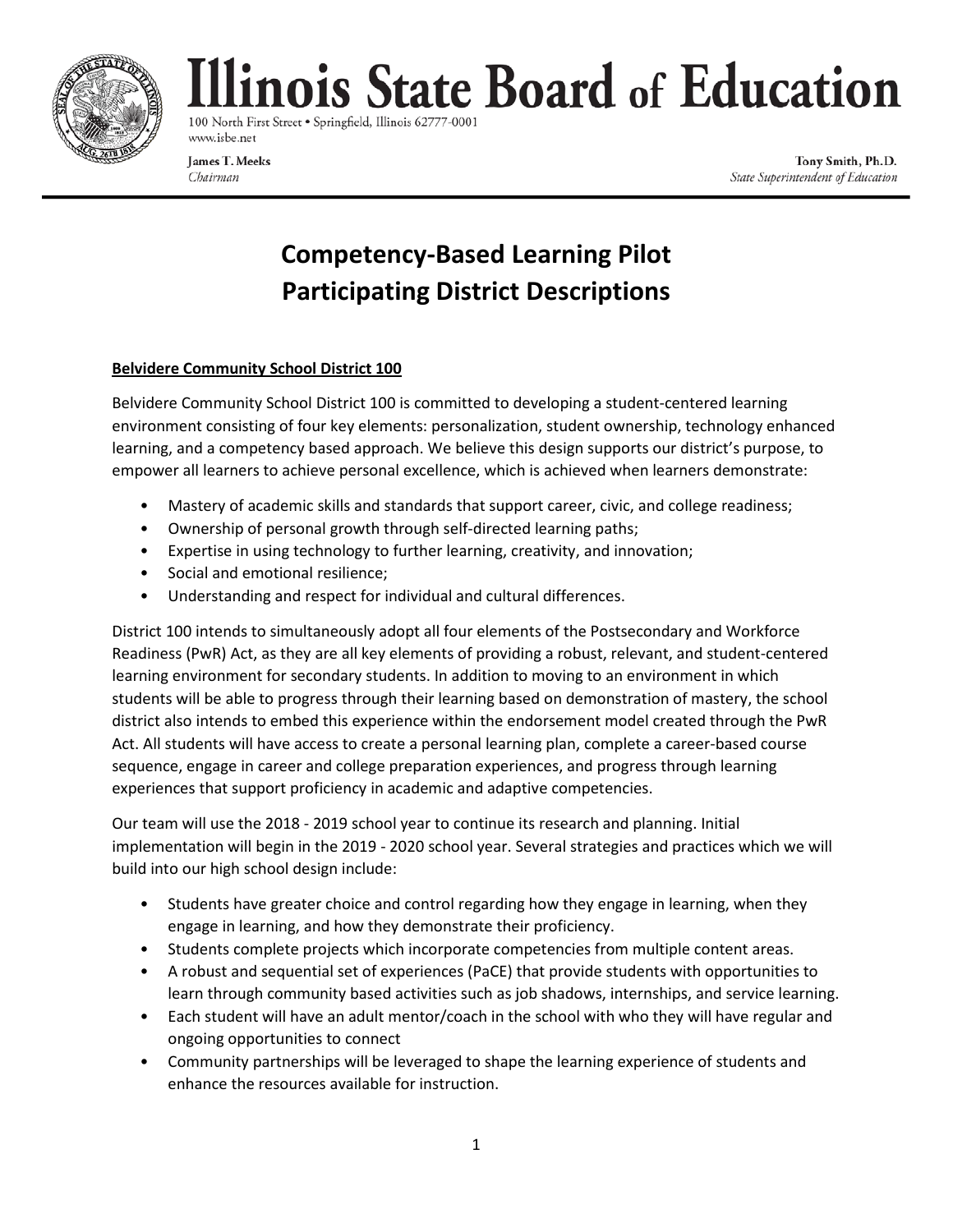- Develop a schedule and learning spaces that enhance student ownership and responsiveness to learning needs.
- Transitioning to a proficiency based reporting system in which learning outcomes are clearly identified and communicated to students and their families.
- Use technology to provide students flexibility, variety, and robust support in their learning.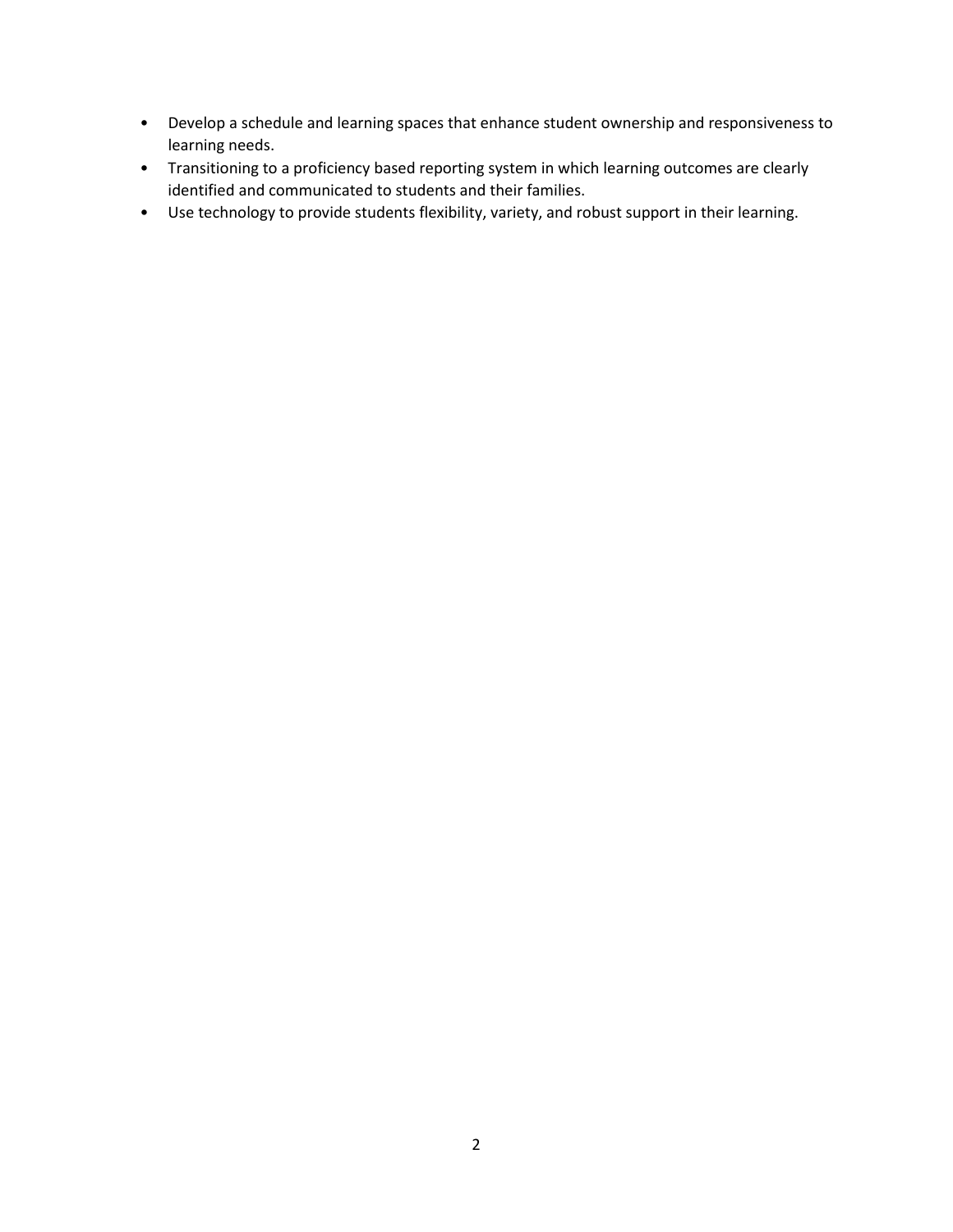#### **Chicago Public School District #299**

Chicago Public Schools are committed to providing students with a 21st-century education, using innovative tools, resources, and approaches that will work across an array of students. The Chicago schools selected for the competency-based pilot represent diverse student bodies from across the city.

CPS' competency-based learning model is designed to help students develop the skills they need to succeed in college, career, and life. CPS' six participating schools will offer students customized learning instruction that relies on an advanced evaluation system to gauge mastery of essential skills.

"Investing in cutting-edge education strategies have helped transform Chicago Public Schools into a district that is leading the country in academic growth, and we're excited to start this pilot to drive new levels of achievement for Chicago students," said Chief Education Officer Dr. Janice K. Jackson. "This groundbreaking pilot gives Chicago schools the resources to remain at the forefront of education policy by developing an instructional model that will not only serve an array of students, but also provide them with customized instruction that will prepare them to fully live up to their potential."

As part of this effort, CPS will develop standards and assessment tools; expand specialized education pathways, including dual credit and vocational training programs; adapt evaluation measures in conjunction with stakeholders; and develop data-based best practices.

CPS worked with a diverse group of schools to apply for and carry out the pilot. All demonstrated the ability to successfully carry out the objectives, based on numerous meetings with principals, educators, and stakeholders. CPS schools include:

- **Gwendolyn Brooks:** Selective Enrollment school on the far south side (grades 7-12)
- **Southside Occupational:** Transitional school for special needs (ages 16- 21)
- **Lindblom Math & Science Academy:** Selective Enrollment school on the south side (grades 7-12)
- **York High School:** Learning facility within the Cook County jail for young adults awaiting adjudication (ages 18-21)
- **Benito Juarez Community Academy:** Neighborhood school with an International Baccalaureate curriculum on the near south side (grades 9-12)
- **Walter Payton:** Selective Enrollment school on Chicago's north side (grades 9-12)

Each school has adopted an individualized pilot structure designed to best serve their student populations, and schools are working to prepare for a successful implementation of the pilot beginning in the 2018-19 school year.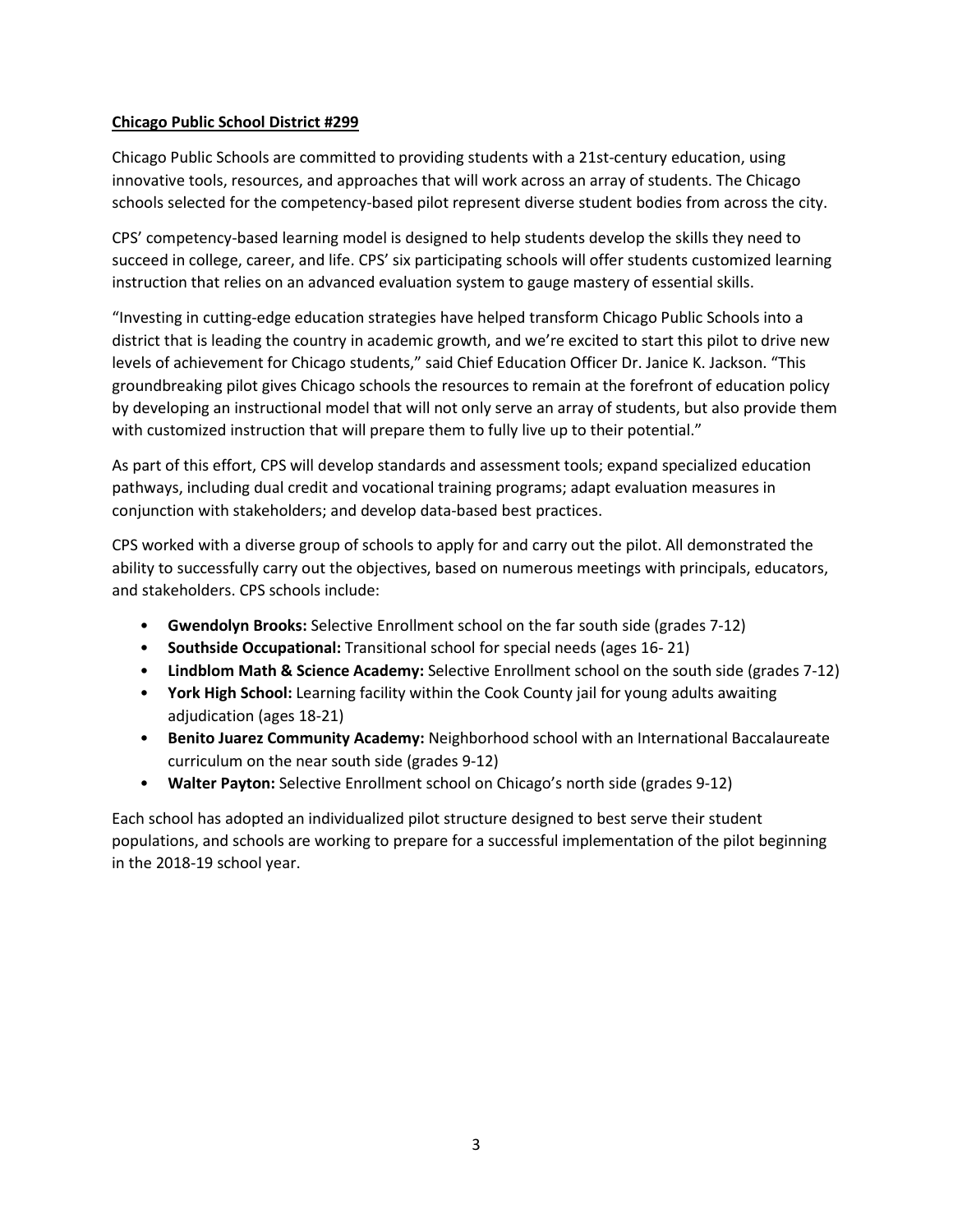#### **Chicago Public Schools District 299**

The Chicago Public Schools is expanding the model of the first six schools by adding five more highs schools for the 2019-2020 Academic Year. As was true with the first cohort, school communities are choosing different paths forward in the Competency-based sphere as we pilot what can work and how we will continue to iterate to meet students' diverse needs.

- **Back of the Yards College Prep**, an IB-focused school will allow for competency- based pathways in math and science, allowing student to progress when they demonstrate mastery in those subjects.
- **Curie High School**, a large comprehensive high school with a diverse community, will pilot competency-based learning in their world language classes.
- **Disney II** is a k-12 school in Chicago that will be allowing students to progress, initially, in English and History for students in grades 6 - 9.
- **Northside College Preparatory High School**, a high performing Selective Enrollment High School will be piloting competency-based learning with 30 students entering the 2019 school year. This cohort will have teachers from different disciplines engaged in cross curricular projects with those students who will demonstrate mastery from different content areas as they complete their real-world projects.
- **Phoenix Military Academy** is a 9 12 grade military academy tied to the US Army. English and Special Education will be the competency focus.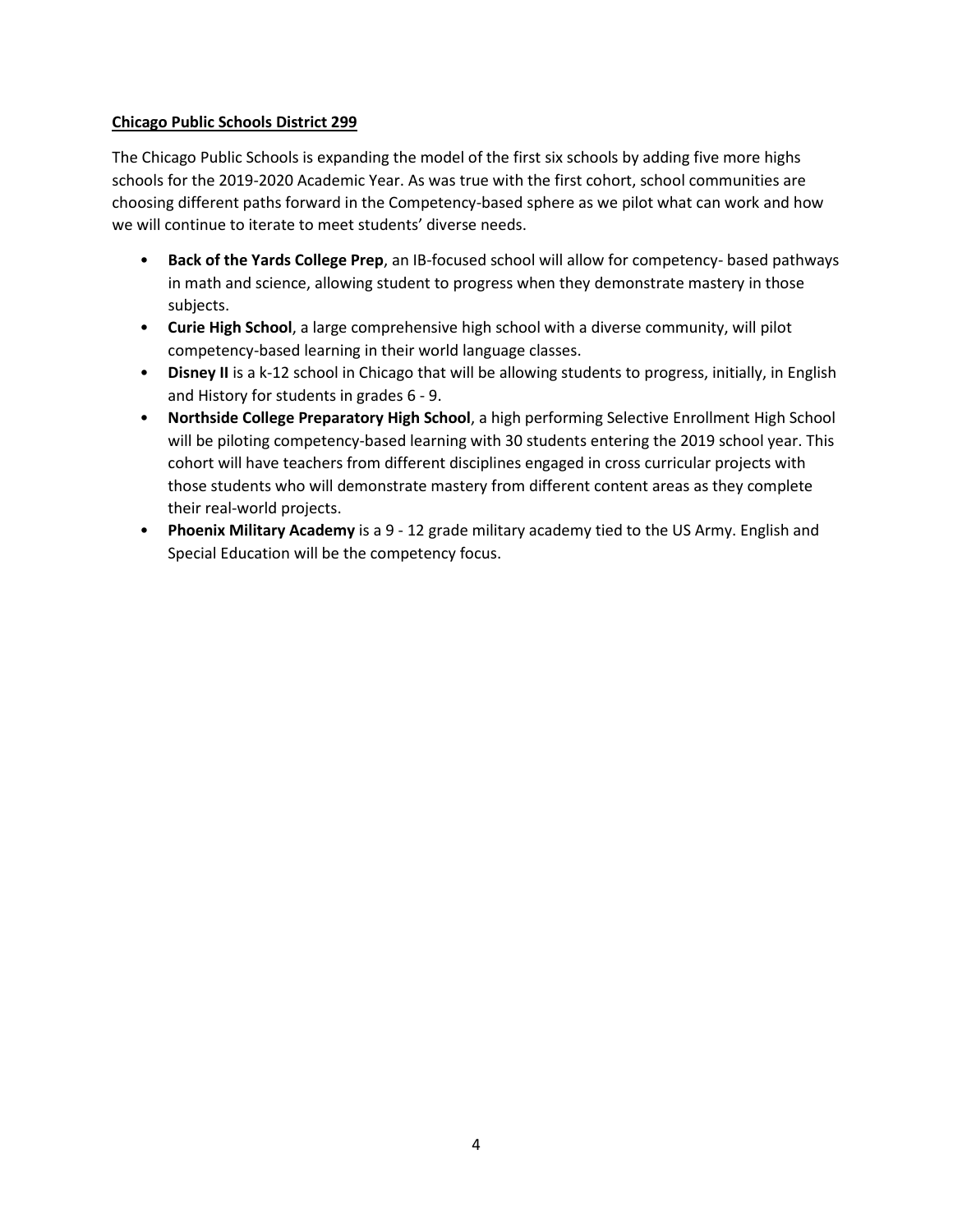#### **East St. Louis School District #189**

District 189 is pleased to be part of the first cohort within the state competency-based pilot program. We believe that our current community collaboratives, unique student demographics, and academic momentum position us to be well-suited for piloting a competency-based high school graduation diploma.

Our committee plans to focus on extensive preparations and planning from spring 2017 until implementation in the 2018-19 school year. We intend to phase in the competency-based education system, beginning with students in the alternative high school and career and technical education program at our primary high school. The purpose of our competency-based education system will be for learning recovery and as an accelerator program.

Our goals include:

- Goal 1: Develop competency-based learning system to be phased in within District 189 over three years, beginning with SY 2018-19.
- Goal 2: Develop plan for course grading based on mastering competencies and a system for collecting and assessing student progress toward competency attainment.
- Goal 3: Develop multiple assessment measures to determine mastery, with final competency definition equating to a college- and career-ready level of performance.
- Goal 4: Develop plan for administrator, educator, and support staff professional development to support the competency-based learning system.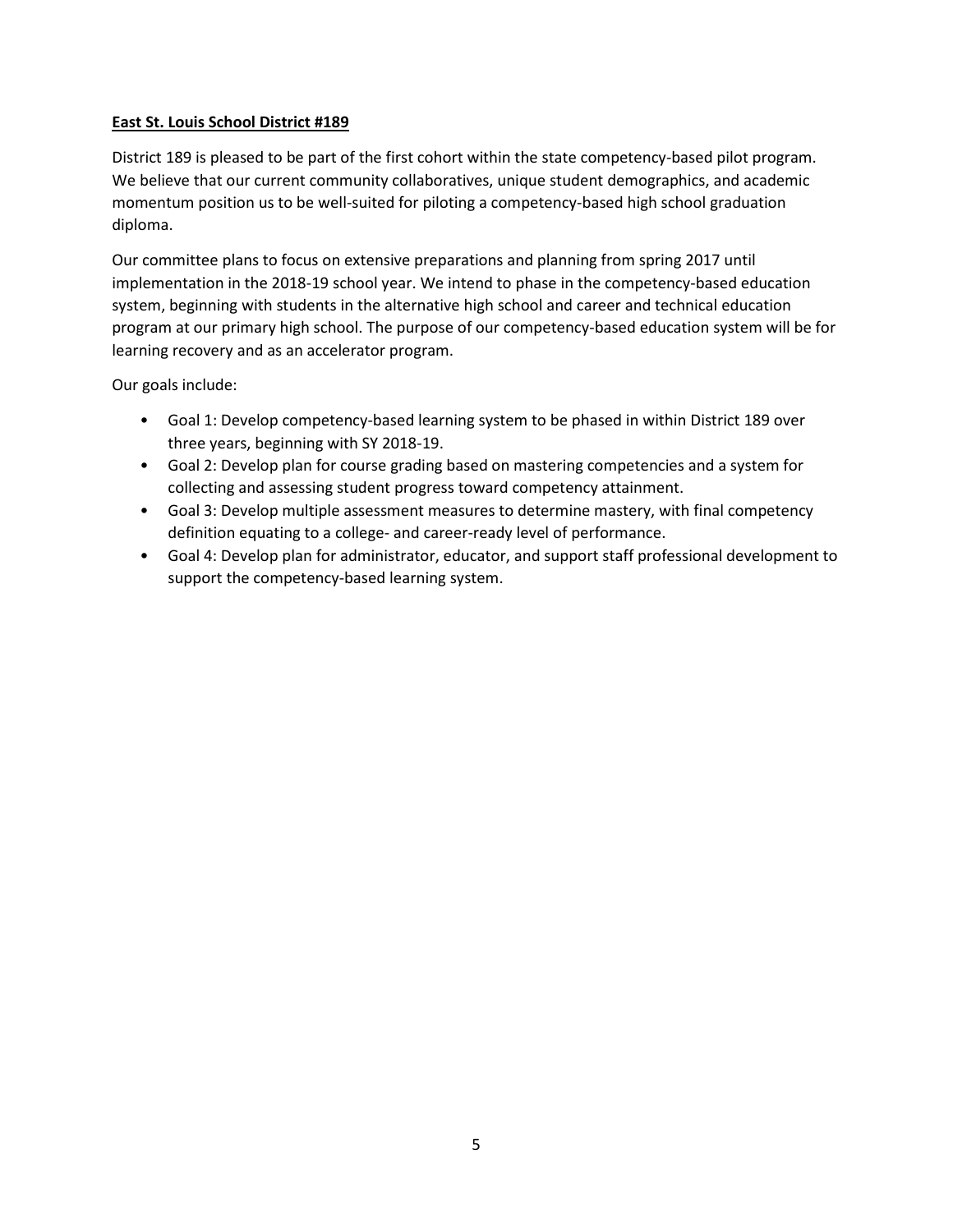#### **Huntley Community School District #158**

The Huntley High School pilot plan is designed to include multiple subject areas and to serve a subset of students in 11th and 12th grades by changing their learning experience.

The working belief behind the proposal is that a competency-based approach takes the focus away from what students are learning and shifts the focus to how they will learn it. In this manner, students will excel at necessary independent learning behaviors and skills, in addition to mastering subject area competencies.

Huntley High School's pilot will attempt to break down the walls of the traditional classroom and allow students to progress at a personalized pace. Teachers will guide their progress and offer seminar-like instruction, allowing students to demonstrate mastery of learning standards across subject areas rather than completing courses.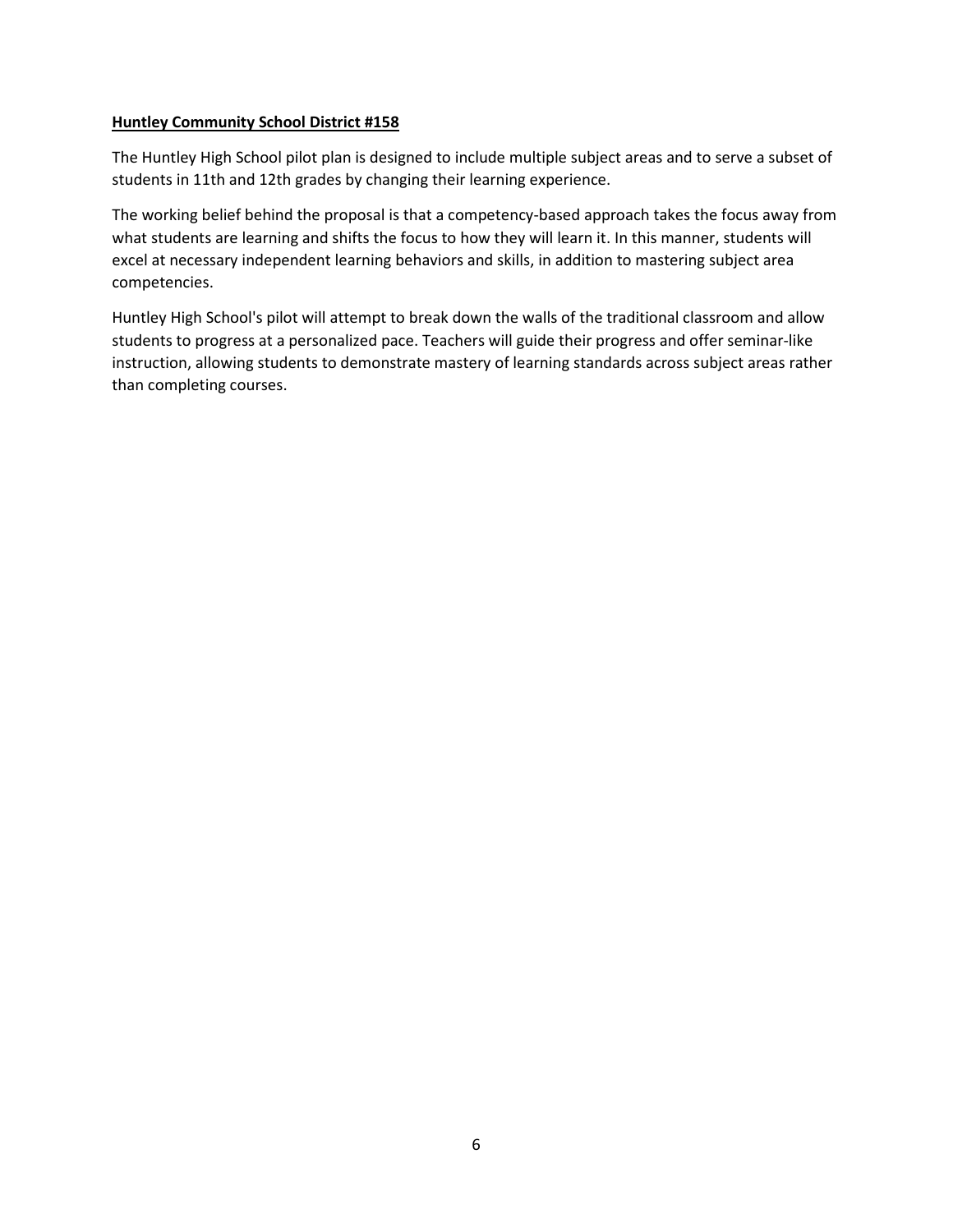#### **Kankakee School District #111**

School District 111, its teachers, and the Kankakee community are committed to reinventing the high school experience to better prepare youth for postsecondary opportunities and civic life. Support for high school redesign spans 34 organizations, including Iroquois-Kankakee Regional Office of Education, Coalition for Hope & Excellence in Education, Olivet Nazarene University and Kankakee Community College, and local employers. Such strong support has given SD 111 the opportunity to plan the redesign and implementation phases of such since 2014-15.

The proposed competency-based pilot will be a core innovative strategy in this mission and will build on a number of competency-based strategies already implemented by SD 111 to personalize the learning environment and improve student outcomes, including blended learning, dual enrollment, projectbased and linked learning, and credit recovery.

SD 111's Kankakee High School will expand on career academies that traditionally merely complemented core curriculum. This will be done by working with community partners and industry to develop the high school curriculum to reflect competency-based systems and contextualize and embed postsecondary relevance and experiences. The redesign will reflect the Office of New School Models; the School District of Philadelphia's Competency Toolkit; the International Center for Leadership in Education's Redefining College and Career Readiness for 21st Century strategies; and P-Tech, Project Lead the Way, and Bob Pearlman Innovation Labs models.

Redesigning the high school experience will increase students graduating college- and career-ready – meeting the needs of students, improving school performance, and supporting the demands of industry.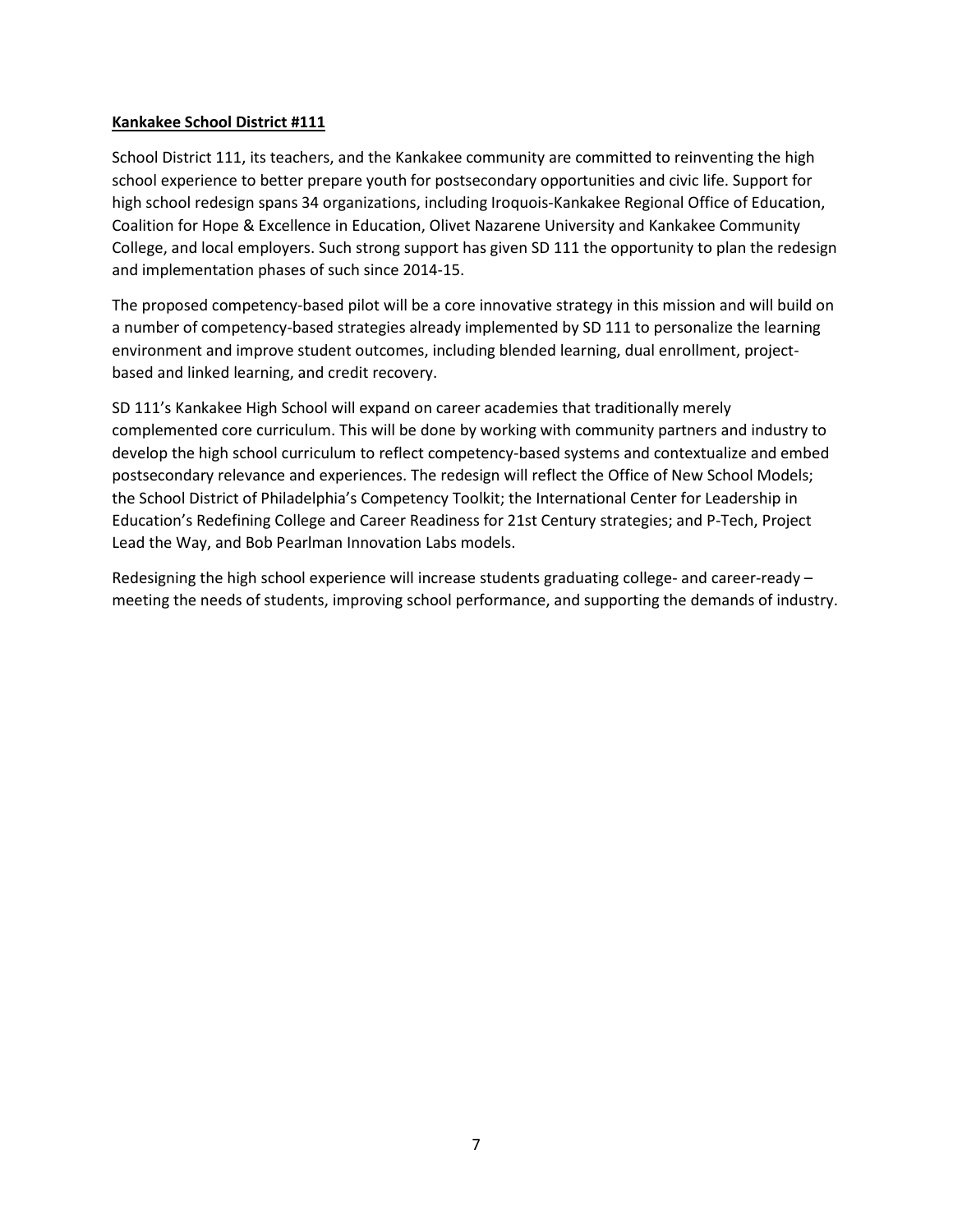#### **Maine Township High School District 207**

The Maine Township High School District 207 pilot program seeks to build upon a movement we have been working on for several years – creating a more personalized learning environment because we know students learn in different ways and at different paces, and we believe that all students can achieve at high levels given the appropriate support. This pilot will allow for a personalized learning environment not only focused on robust content, but on learning skills - both disciplinary and adaptive in nature - that will prepare our students for an ever-changing world of school and work.

Through the use of new technologies such as our 1:1 Chromebook initiative and the adoption of a dynamic learning management system, students will have clear learning targets to meet at a clearly articulated level of competency. Students are assessed through traditional and non-traditional means more often than not scored on a standards-based rubric. Students' progress through the learning targets at their own pace and receive support and more time as needed or are encouraged to move beyond acceptable levels of accomplishment through enrichment or moving on to higher levels of coursework.

As stated above, D207 is poised to take this next step as all of our efforts in the last decade have been pointed in this direction. Below is a list of practices in the district that support, compliment, or reflect competency based learning:

- Assessment Literacy practices adopted
	- o Clearly articulated learning targets and students can retake and redo assessments
- Curriculum Frameworks developed
	- o Each course has its curriculum outlined, coordinated with the Common Core State Standards, and assessments mapped to each.
- Rubrics have been developed for assessing
	- o Writing, research, argument, and presentations.
- Blended learning pilot has been launched
	- o Teachers are using personalized learning strategies and students are able to work through the curriculum at their own pace allowing for remediation and extension.

Participation in this pilot represents the evolution of learning in District 207 and in the State of Illinois.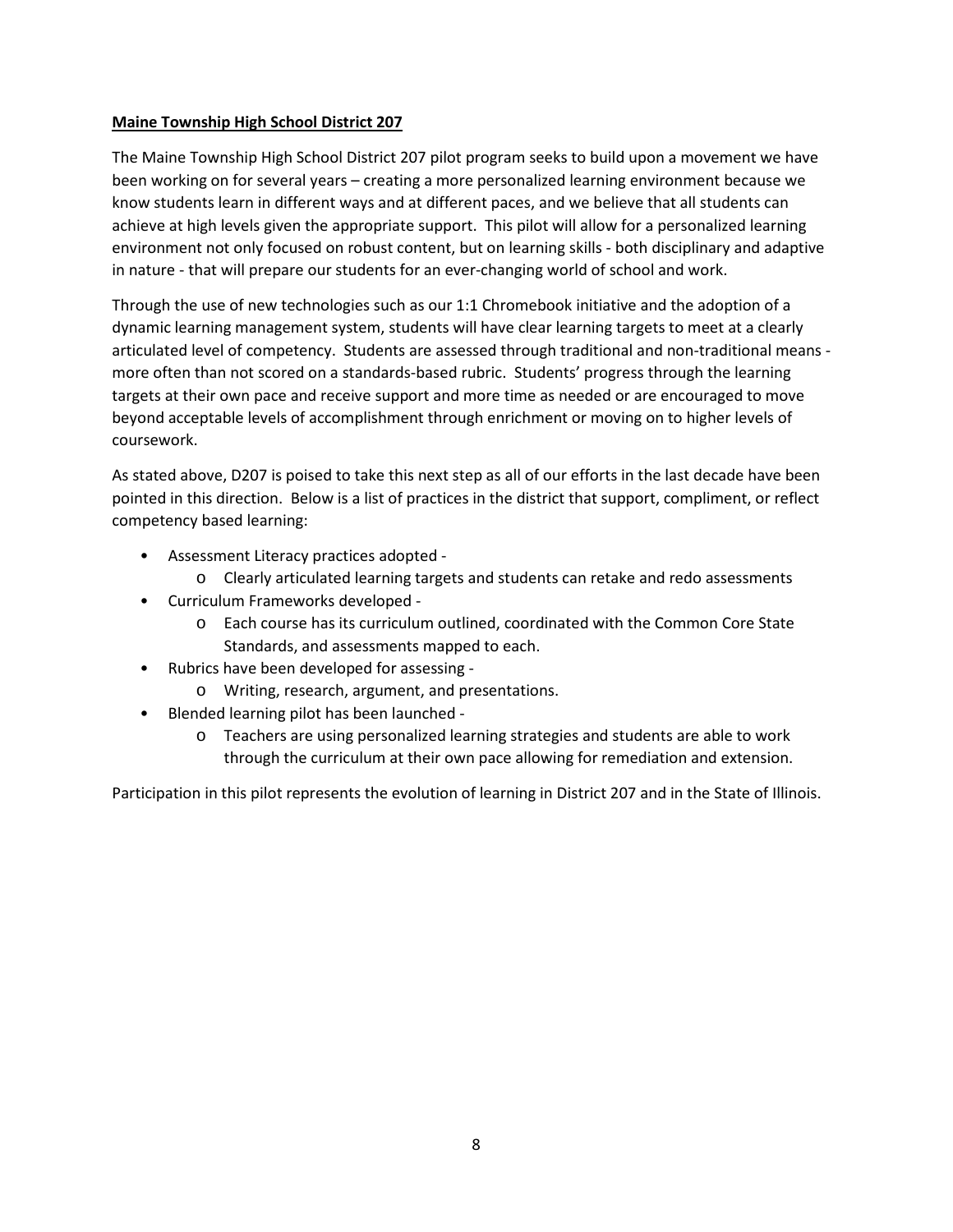#### **Paris Cooperative High School**

The formation of the Paris Cooperative High School competency-based pilot application was a community effort to drive instruction towards a workforce-ready model that embraces interdisciplinary studies, hands-on learning, and shared ownership in the development of civic engagement of all students. The goal of the Paris Cooperative High School pilot program is to equip the school community in an engaged learning model that focuses on skill advancement aligned to learning standards.

Goals of ISBE Pilot Program Application

- Goal 1: Provide four contextual learning courses in year two of the pilot.
- Goal 2: Develop four teachers to become peer coaches for year three of the pilot.
- Goal 3: Offer apprenticeships for students in year four of the pilot.
- Goal 4: Expand contextual learning courses by at least two-fold in year three of the pilot.

Impact of Goal on Student Achievement

- Goal 1: Increase the attendance rate
- Goal 2: Increase the freshmen on track rate
- Goal 3: Increase the graduation rate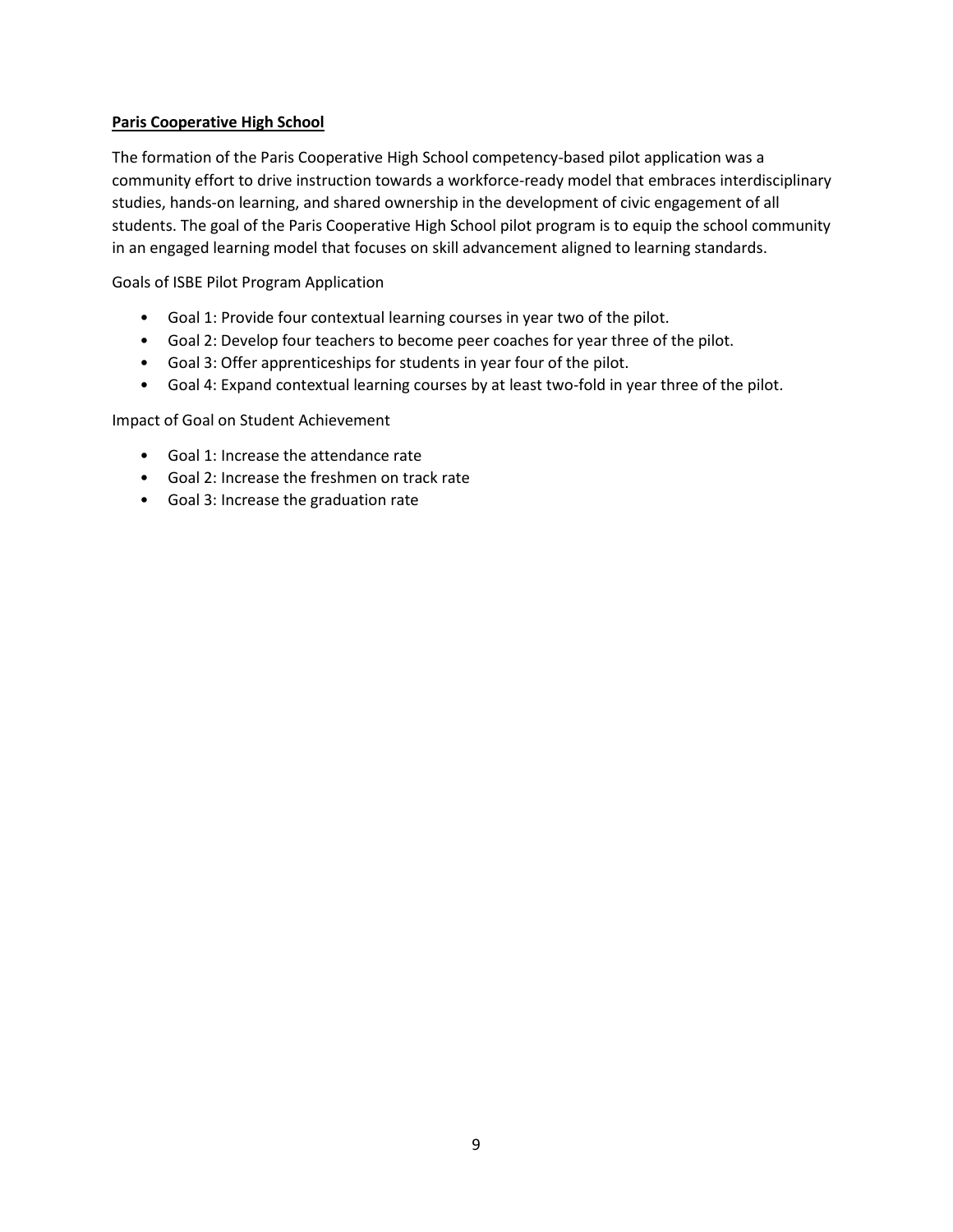#### **Peoria District #150**

Peoria Public Schools are prepared to reimagine high school with the help of the Competency-Based Education (CBE) Pilot, which aligns with the district's vision of "taking pride in educating and graduating each student prepared and inspired to contribute to the world." The district anticipates that the CBE Pilot will use structures that are outlined in its strategic plan and are already in place to open up a vast array of opportunities for students to be successful and complete their high school graduation requirements while also pursuing a pathway toward their college and career goals.

The goal of Phase 1 of the Competency-Based Education Pilot is to identify those math, English, and science competencies related to the pathway capstone courses for the district's high school manufacturing, culinary, cosmetology, construction, and Project Lead the Way career programs; integrate them into the curriculum for those courses so that students could be given credit for the math, English, and/or science required for graduation; and develop the assessment measures to determine mastery of the competencies. The competencies for the courses would be identified from Common Core State Standards. Integrated projects, combining academic instruction in math, English, and/or science and demonstration of the competencies, will require flexibility. Peoria Public Schools plan to design graduation requirements in the form of competencies and performance-based assessments tailored to various career pathways. Having flexibility with clock hours will allow for the student day to be reconceptualized with time to not only be in the blended project-based experience, but also a chance to be "in the field" or working directly with experts. The content area (certified) specialist will work with a career-based course instructor to build out the competencies of mastery, but the course could be taught by either teacher.

The initiative is expected to engage students in school who might otherwise drop out or find school irrelevant. On the Redefining Ready website, the powerful statement that students cannot be reduced to a test score is reinforced by the district's data that approximately 40 percent of its students go directly to the workforce. In addition, the district is dedicated to improving its 6 percent dropout rate. This is supported through its work with Alignment Peoria and Pathways to Prosperity, two efforts already underway that include work based on feedback from community engagement meetings, businesses, and the trades unions.

Peoria Public Schools will begin to identify teachers and a competency-based education champion for the district and then begin planning and providing professional development immediately. The district anticipates rolling out its first CBE courses in the 2018-19 school year.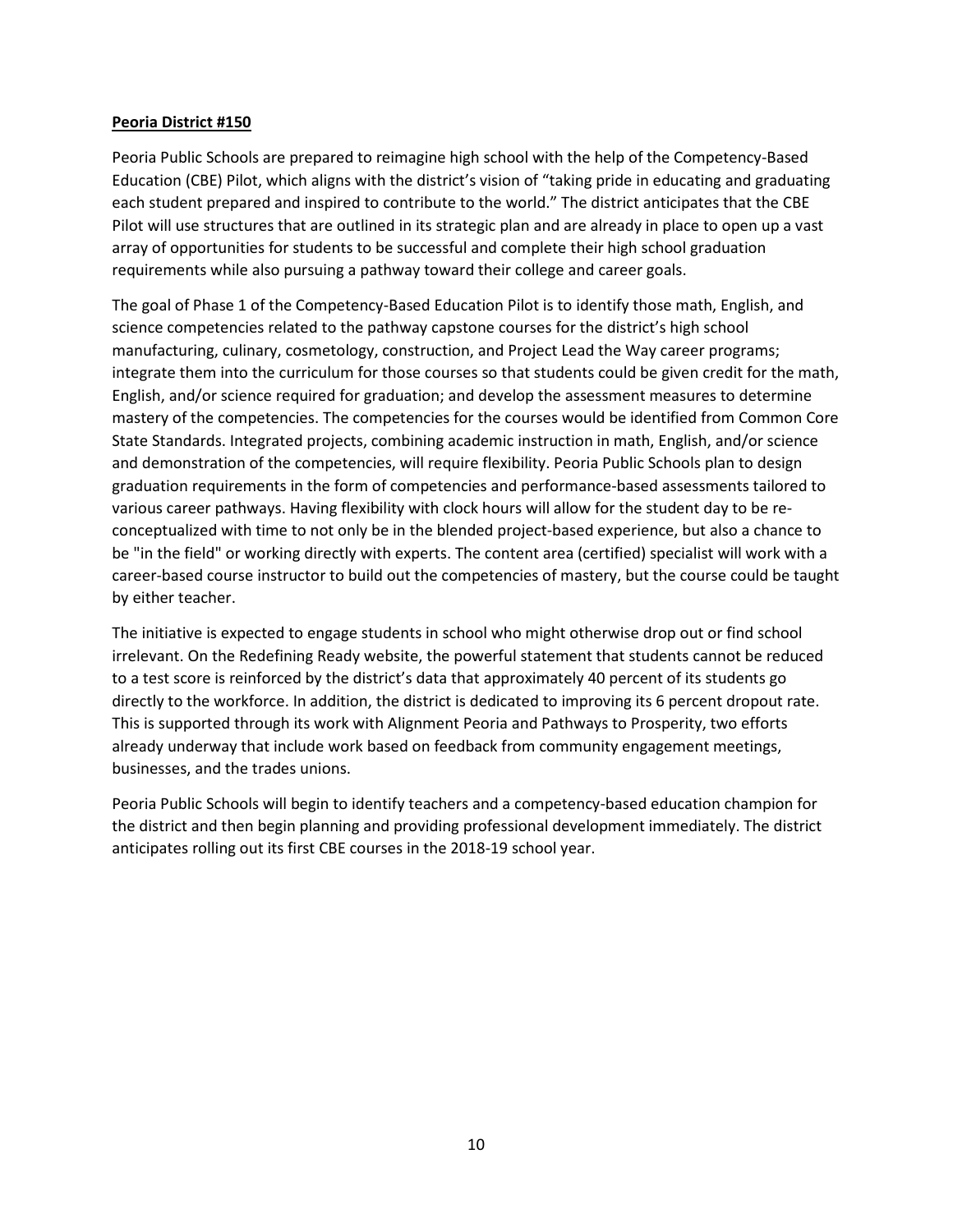#### **Proviso Township High School District #209**

Competency-based education at Proviso East High School aims to provide learners with multiple pathways to demonstrate mastery of skills and knowledge, explore and develop their individual passions and interests, and empower them to take ownership for their own learning as they become productive citizens in an ever-changing world. Proviso East High School believes that competency-based education, working in concert with the College and Career Readiness Academies, will accelerate the process of students demonstrating mastery of a comprehensive set of rigorous and relevant competencies and will better prepare them to enter the postsecondary options of their choice. Proviso East's goal is that students be educated in a school that encourages them to become masterful in their thinking and in their ability to demonstrate that knowledge in multiple ways.

Proviso East High School's competency-based approach to teaching and learning will provide students with the time needed to master the standards and will remove the systemic constraints of the traditional educational practices of the past that do not promote the notion of proficiency for all. Instruction will also become more learner-centric in order to support students becoming partners in the educational process as they work to attain 21st-century skills. Some of the future work that must be accomplished in order to establish a comprehensive competency-based education model at Proviso East High School includes:

- 1. Identifying key learning standards, or standards of significance, in all content areas. This approach is designed to facilitate the transition to a wall-to-wall focus on competencies rather than credits.
- 2. Cross-walking the standards of significance in order to construct both content-area competencies and cross-curricular competencies. Proviso East will collaborate with its community college and higher education partners to align the standards of significance that make up the content-area and cross-curricular competencies to the colleges' standards.
- 3. Creating learning opportunities beyond the customary high school classroom so that students may gain access to advanced postsecondary and career-related competencies. Opportunities will include job shadowing, independent studies, internships, advanced placement studies, and postsecondary planning.
- 4. Crafting a set of adaptive competencies and associated indicators that students will be required to master as part of their graduation requirements.
- 5. Establishing demonstration classrooms in 2017-18 that are designed to be prototypes of some of our learning and strategies prior to full implementation.
- 6. Launching the competency-based education model in all ninth-grade courses in 2018-19 with a yearly progression thereafter.

The entire Proviso East school community is deserving of a school that prepares its students for success in a global society. No matter what role each stakeholder plays in this transformation process, all own the responsibility of fulfilling this promise knowing that the community we serve has waited long enough. It is truly time for Proviso East High School to rise up and be transformed!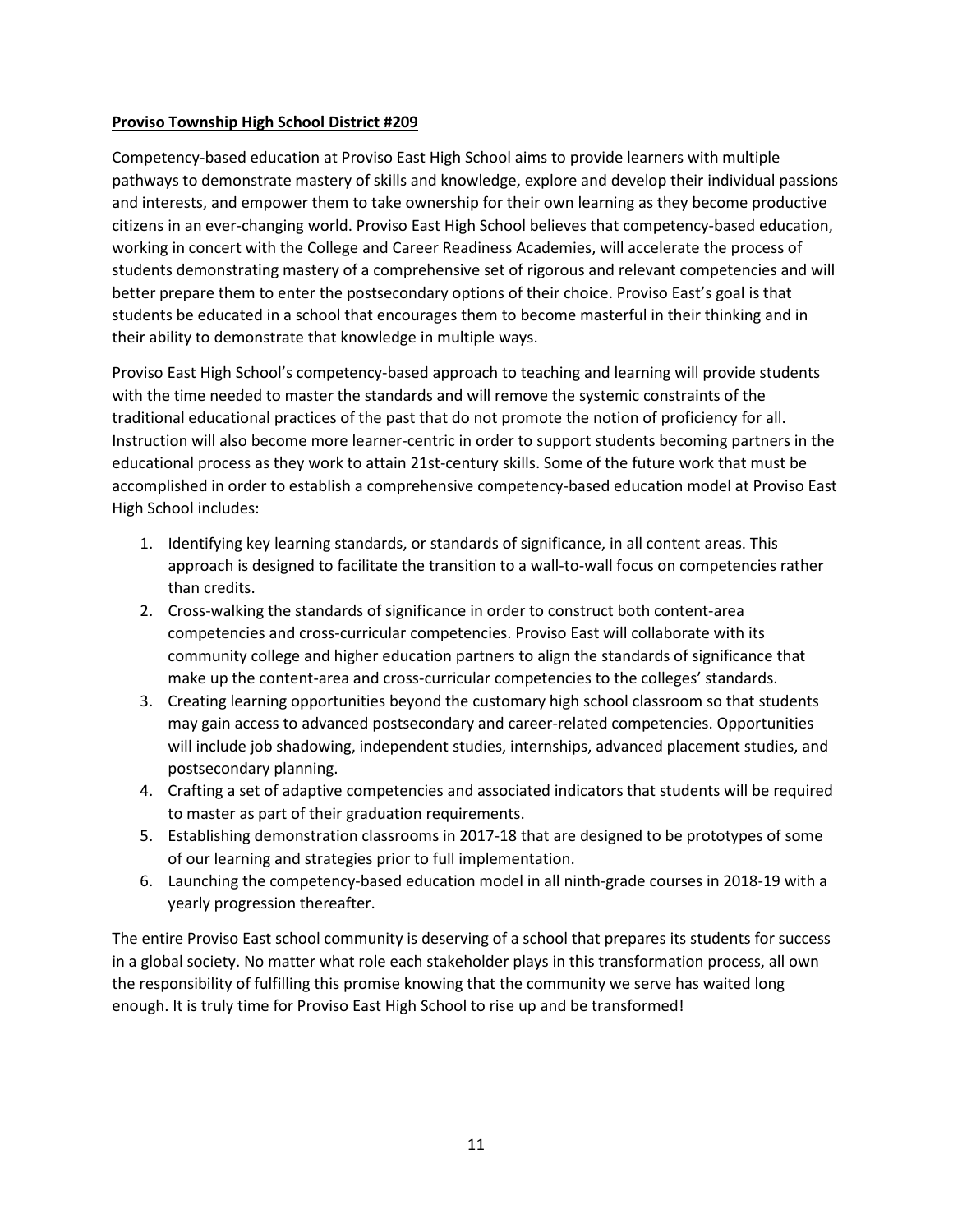#### **Rantoul Township High School District #193**

Rantoul Township High School is extremely excited to have been chosen as one of the pilot schools. This initiative is an important component of our overall plan for school improvement and greater student achievement.

Rantoul Township High School has been engaged in a five-year continuous improvement effort to increase the number of students who are college and career ready. For the purposes of this pilot, we will initially focus on the development of competency-based coursework and assessments in Algebra 1, Spanish 1, Government, U.S. History 1 and 2, English 1, and biology during the 2017-18 school year. Curriculum, assessments, and frameworks for awarding credit will be implemented for the 2018-19 school year.

Our hope is that by spring semester of 2021 we will have coursework, assessments, and a framework for awarding credit available for Spanish 1 through 4, English 1 through 4, math coursework including Algebra 1 through trigonometry, the aforementioned social science coursework, and some additional elective coursework in areas such as precision metal works, woods production, culinary arts, and business.

By allowing our students to complete these courses at an accelerated pace, they will be able to pursue postsecondary opportunities prior to a traditional four-year graduation date. Our hope is that this opportunity will not only be a benefit to Rantoul Township High School but the community as a whole.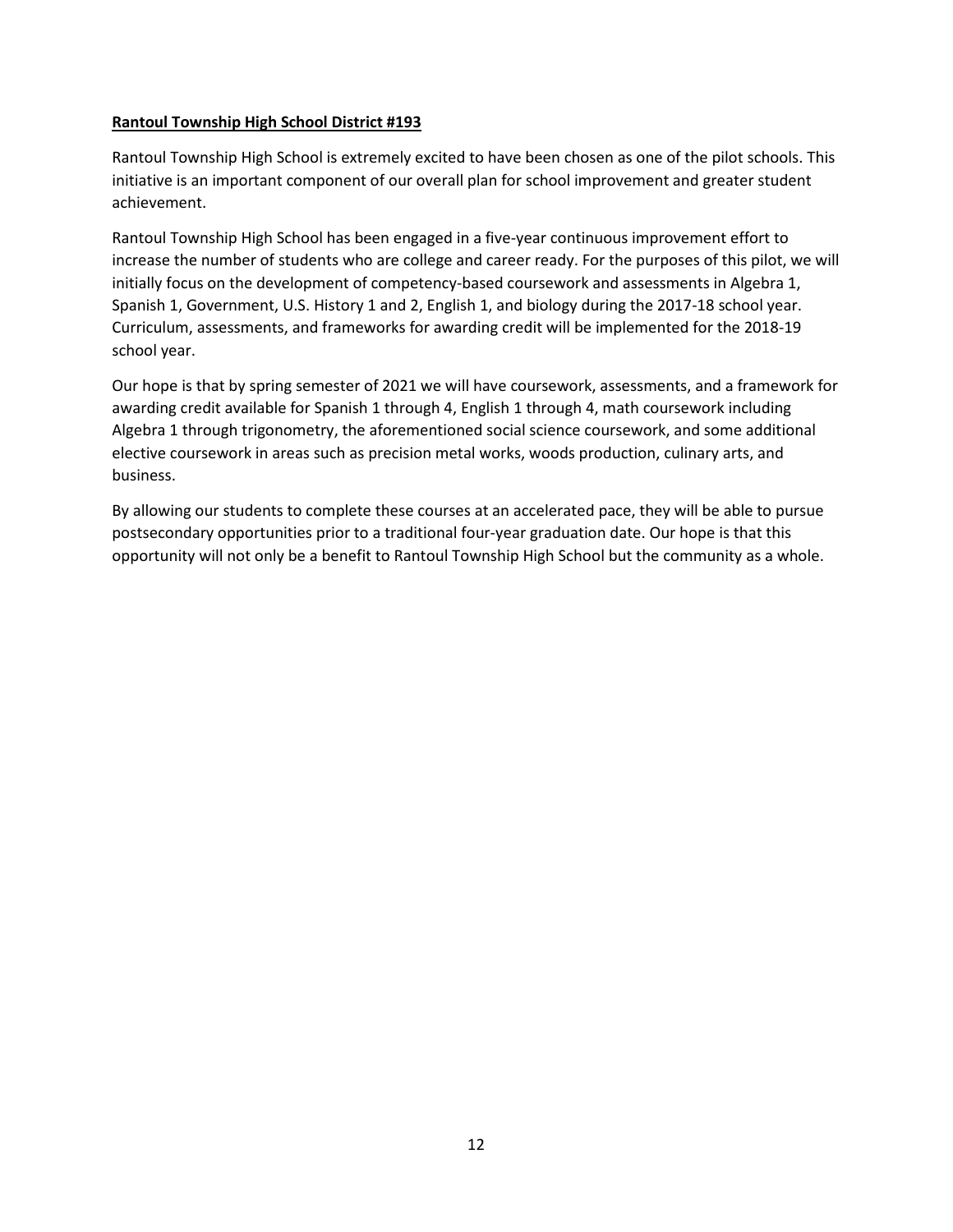#### **Ridgewood High School District #234**

Ridgewood Community High School District 234, founded in 1960, serves the communities of Norridge and Harwood Heights. The mission of Ridgewood High School focuses on learning: "Students will become adaptable lifelong learners and responsible, ethical citizens with the ability to make informed decisions in a changing global society." Our program for Competency-based learning will replace the traditional process for earning grades and credit in the Ridgewood High School Math Department. The overarching goal is to put students on their fastest path to results that matter as indicated by:

Objective 1: Be able to earn credit toward education requirements in ways other than traditional coursework, including learning opportunities outside the traditional classroom setting without the constraints of seat time.

Objective 2: Advance once they have demonstrated mastery. Students shall receive more or less time and personalized instruction to demonstrate mastery without the constraints of seat time.

Objective 3: For the next generation of Ridgewood learners to succeed and thrive, their learning experiences must facilitate their development in three domains: knowledge, skills, and dispositions (employability skills) in time frames appropriate to each learner.

RHS students will focus on learning, which will enable them to earn credits based on demonstrated mastery. According to Education Reimagined (2015), each learner works toward competency and strives for mastery in three domains: knowledge, skills, and dispositions. The trajectory of each learner toward mastery is guided and tracked through progress monitoring rather than trying to achieve specific benchmarks in a fixed amount of time.

Ultimately, our goal is to use this model for all programs at Ridgewood High School.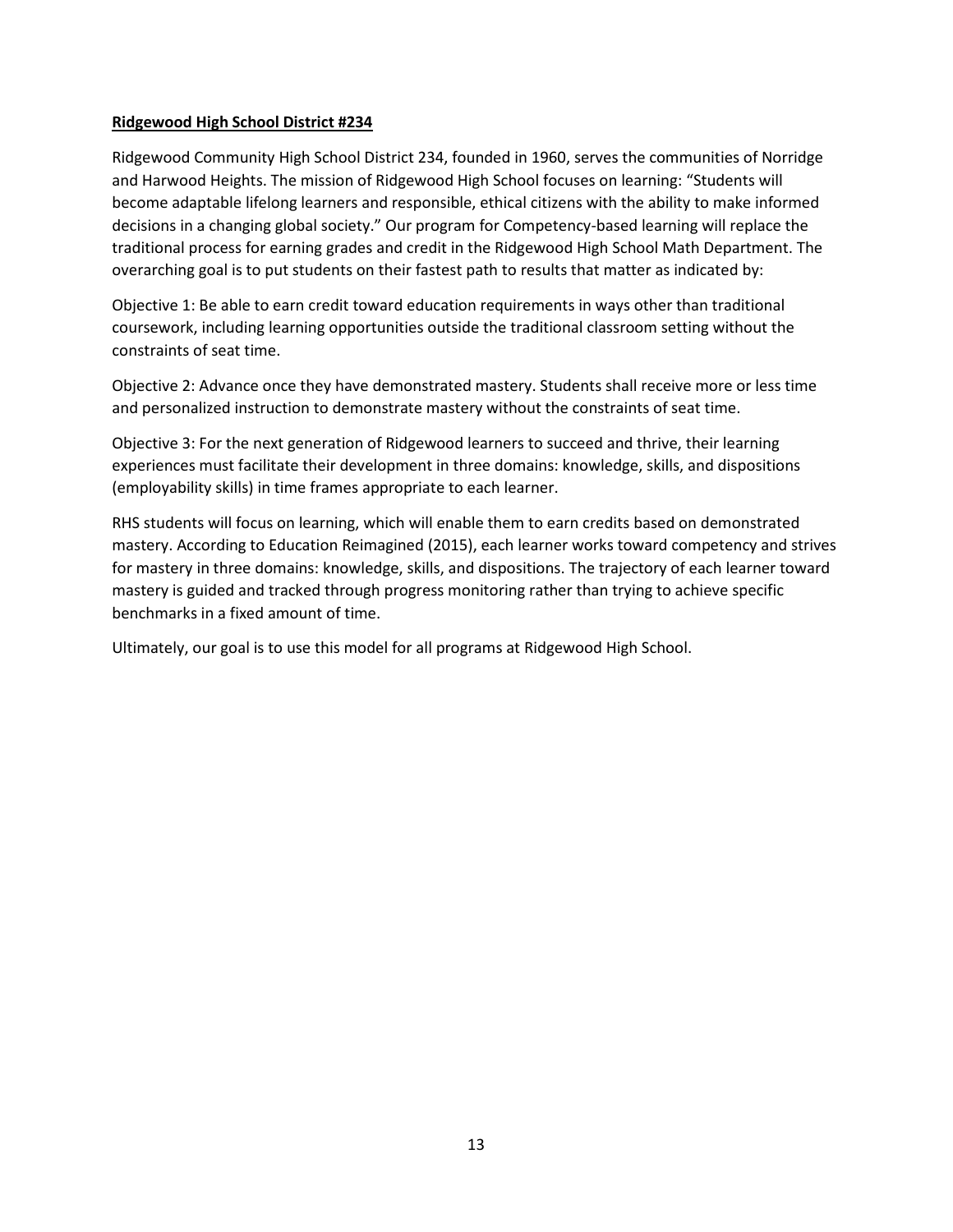#### **Round Lake Area School District #116**

Round Lake High School is home to just over 2,000 diverse students from the communities of Round Lake, Round Lake Beach, Round Lake Heights, Round Lake Park, and Hainesville. Prior to 2010, the school and the district experienced lagging student achievement numbers. Dr. Constance Collins was hired as the new superintendent in 2010 and began the process of radical restructuring and continuous school improvement.

Over the past seven years, Round Lake Senior High School has been implementing progressive, researchbased curriculum, instruction, and assessment changes to improve student achievement. These changes were made under the direction of Dr. Donn Mendoza, current principal, and Dr. Susan Center, current assistant principal for curriculum and instruction.

The core philosophies that have guided the curriculum reform at RLHS have included Standards-Based Grading and Mastery Learning. The belief held by all staff is that learning is not time bound and students should be given the time that is personally necessary to demonstrate mastery. Some students need more time and others need less and the structures and instructional practices align to this belief.

Participation in the pilot is the next evolutionary step toward more complete competency-based education and will allow students who have demonstrated mastery the opportunity to have unique learning pathways that focus on more real-world experiences.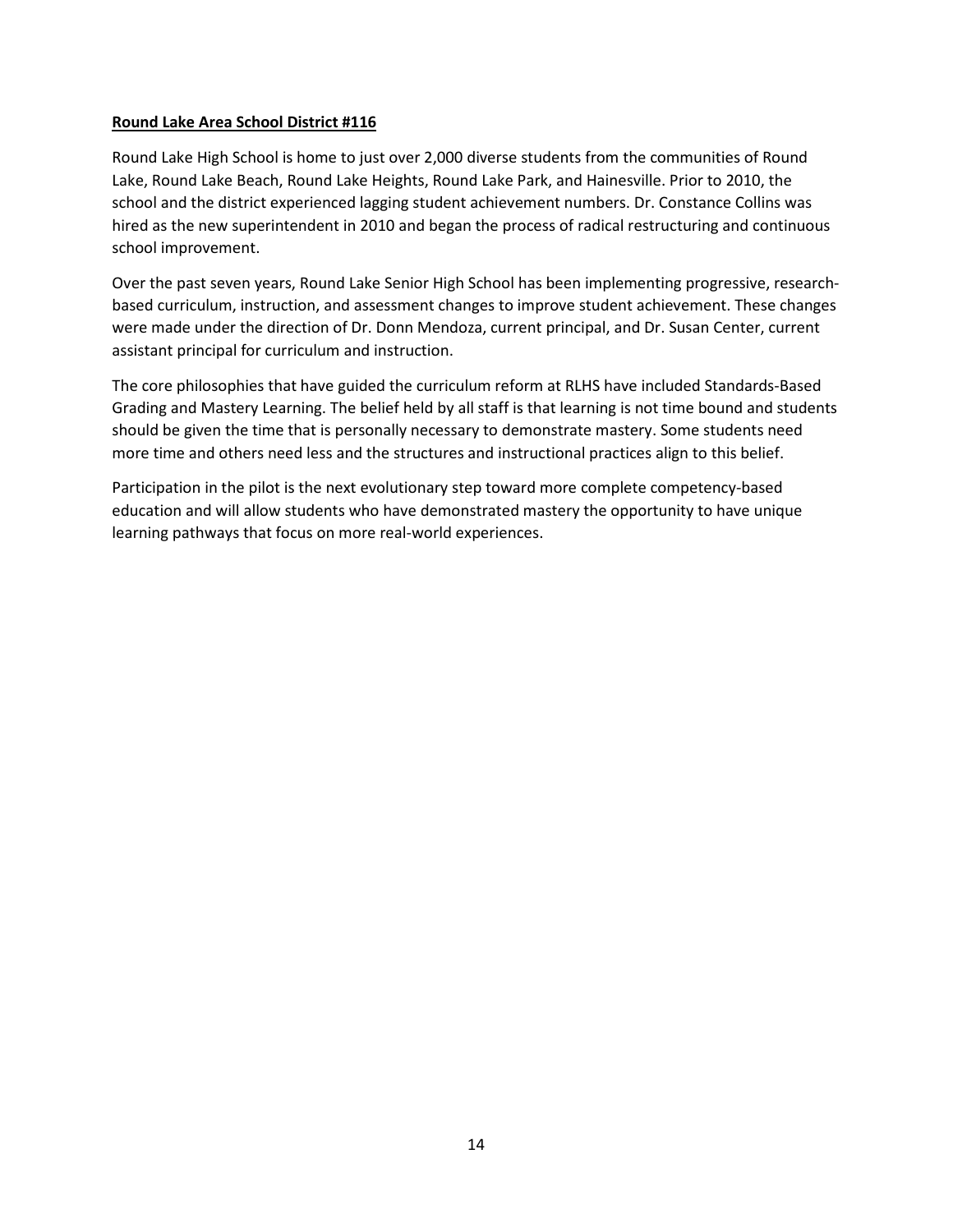#### **Urbana School District 116**

The Urbana School District is looking to offer a comprehensive selection of classes and programs to meet the individual academic needs of students. The project proposal is a hybrid model of competency based for an individualized learning structure for acceleration and remediation. The strength of this project will strategically integrate programming to: 1) Provide participants the academic skills to earn either a traditional high school diploma from Urbana High School. Coursework specifically targeting the workforce industries will be designed to help the student explore potential careers and to develop goals and skill sets to accomplish those goals. 2) Provide students with hands on skills training and workshops. To maintain motivation, students will also visit worksites learning and practicing new skills, while experiencing tangible and positive results in preparation for the job-site work or transition into postsecondary education. The Competency Based Pilot Urbana High School proposes to implement will achieve the following goals:

- Through academic support programs, students will have equitable opportunities for graduation and postsecondary success, and students will be able to take ownership of their academic success.
- Provide students with opportunities to become college and career ready with a hybrid model of academic and life skills (performance learning) curriculum.
- For immigrant and/or emergent bi/multilingual learners, provide language development instruction as well as socio/emotional and acculturation support.

Currently, Urbana High School is working with Parkland College and Education for Employment and participating in the Early College and Career Program. This program allows students to start college classes during their junior and senior year. In addition to this program,

UHS offers two dual credit classes in welding and English for college credit with Parkland. Recently, UHS has added an articulation agreement with our auto program and the ability for students to obtain credit based on their performance in the high school. UHS looks to expand and increase dual credit offerings and through competency based programming create opportunities for more students to access individualized programming.